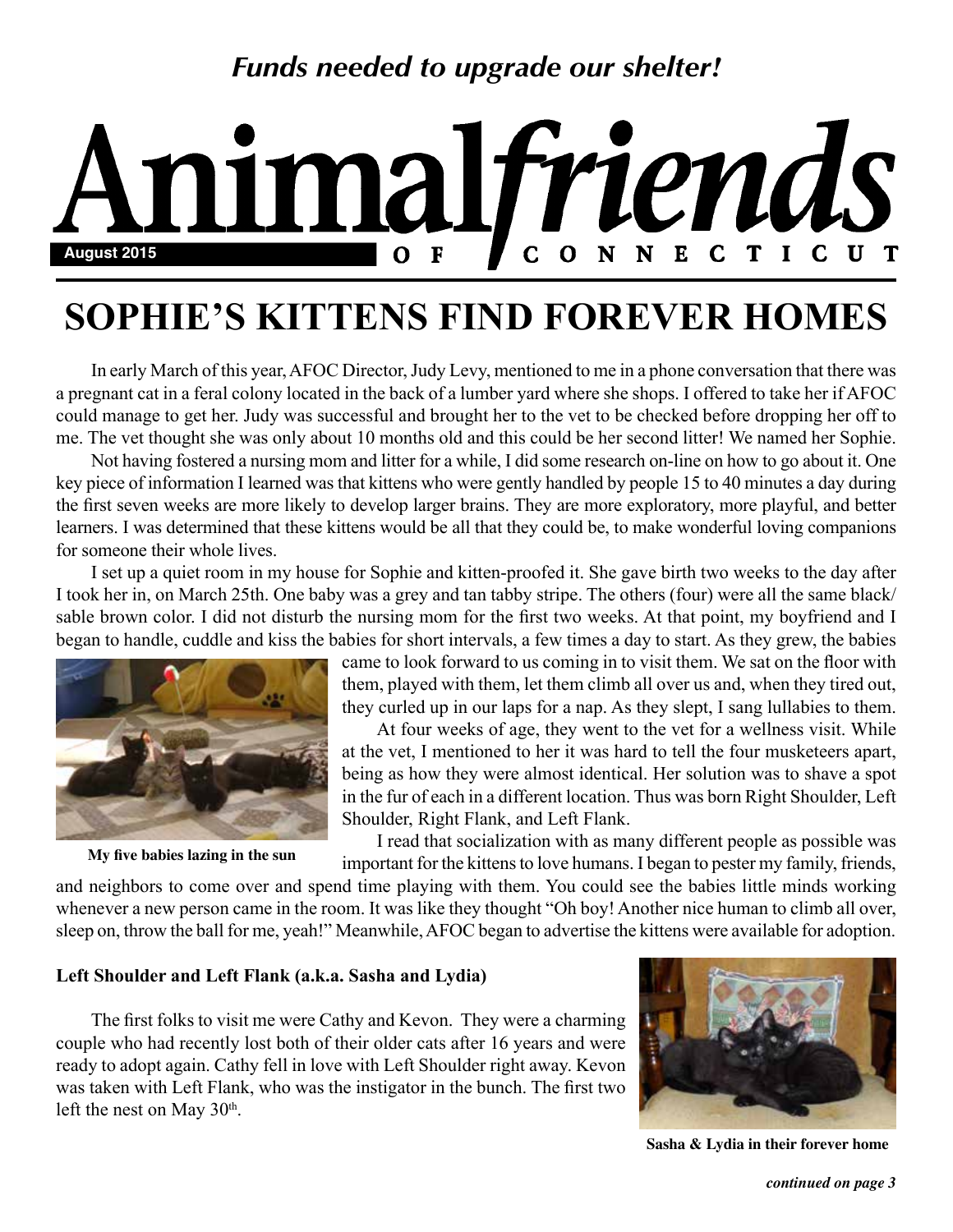#### **Right Shoulder (a.k.a. Chloe)**

The third kitten to go to her forever home was Right Shoulder. Kathy and Jerry were looking for a kitten to be a companion to their young grandson who lived with them. Right Shoulder, the sweet shy girl in the litter, was the perfect fit for them.

#### **Right Flank (a.k.a. Blackie)**

A nice man named Lou came to see the two remaining kittens a few days later. He had a 12-year old black cat already and wanted a black kitten to share their home. My remaining black kitten, a male, was just what he was looking for, and Right Flank went home with him.

#### **Tiger (a.k.a. Leo)**

Kaylan is a lovely young woman who wanted a companion for her male cat, Sebby. When she came to see Tiger, he climbed right in her lap and stretched out at home. It was love at first sight!

> She sent me this: "Leo was a ball of energy when I first met him, just wanting to play. But, when I looked into his eyes, I knew that he could be a cuddle bug, too! Within days of taking him home, Leo and Sebby bonded. Now, they play together, eat together and sleep together. He is



**Leo & his big brother watch a cat video on YouTube**

exactly what I was looking for, for myself and for Sebby. He is a precious cat with a lot of love, energy, and spunk. I could not be happier."

It was bittersweet to see each of my babies leave for their loving forever homes. I even shed a tear or two. But the satisfaction and sense of accomplishment I felt, knowing I had done my part to give these kittens the best chance at happiness that I could, made it all worthwhile. I *really* enjoyed receiving emails later from each family who adopted, with photos of happy kittens. It made me smile every time!

HUGE thanks go to Pat Hirschy, AFOC Adoption Coordinator, for her tireless efforts to bring to my home the nicest people you could wish for.

Sophie is now spayed and living in the AFOC shelter. She is safe and cared for.

Per Judy Levy, "This is not an unusual story. Rather, it is what we do, day in and day out. We take the distress calls,

whether it be a pregnant feral or an abandoned or abused animal, and one way or another bring them into a safe haven. Heartfelt thanks go to *all* of our volunteers who work so hard to make this happen!"



#### *Kathy*

## **IN LOVING MEMORY**

**Barbara:** A donation was made in honor of Barbara Morris.

Janice & Bruce Vissoe

**Alan:** Donations were made in memory of Alan Whiteley.

- Cynthia & Robert Hines
- Lawrence L. Chick

**Bob:** Donations were made in memory of Bob Silcox.

- Marie Dudley
- Roseanne Hall
- Stephen & Barbara MacQuarrie
- Norman Wack

**Ellen:** A donation was made in memory of Ellen. Maria Anne Wilcox

**Kathy Susan:** A donation was made in memory of Kathy Susan Martin.

- Maura Kenny

**Tina:** A donation was made in memory of Tina Fitzsimmons.

- Alice Longstreet

**Casper:** A donation was made in memory of Casper, sister's cat.

- Sandra Gaillard

**Chelsey:** A donation was made in memory of Chelsey, dog of Brian Parent & Eileen Perkins.

Mary & Marty Howe

**Myakhg:** A donation was made in memory of Myakhg, the best beagle ever.

- Wilhelmina Bergland

**Blossom:** A donation was made in memory of Blossom, our beautiful Springer Spaniel.

- David & Mary Ellen Bailey

**Pumpy:** A donation was made in memory of Pumpy.

- Dr. Robert Hamm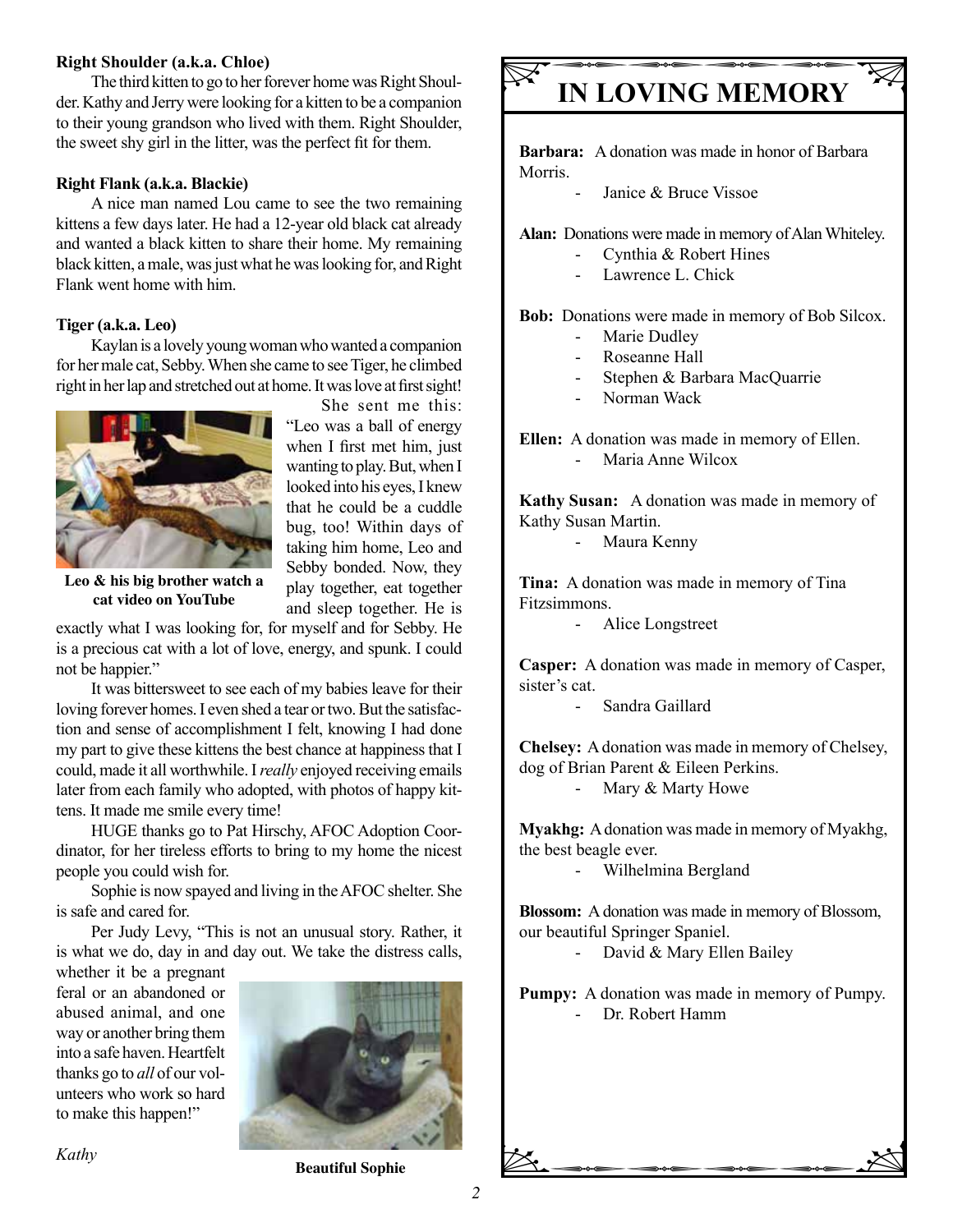## AFOC's ANNUAL BAKE SALE October, 2015

We don't have a firm date and we don't have a definite location(s), but we will be having our usual fall bake sale on a Saturday in October. More details will be available on the AFOC website after the date and location(s) are finalized. I'm going to see if we can reserve a date at the Stop N Shop in Simsbury and Granby.

If you can bake one or more items or know of another baker who would be willing to help, contact me, Ruth Woodford, at 860- 676-0544 or by email at ruthw144@sbcglobal. net. If you don't bake but would like to help, let me know that as well. I'd love to add another person or two to the sales team; if we have at least four sales people, we can handle two locations, which should double the income to AFOC.

So get out your favorite recipes and whip up some cookies, brownies, coffee cakes or whatever your specialty is. Not sure what to make? We have found that cookies and brownies wrapped in small quantities are popular. Quick breads and small coffee cakes also sell well. Candy and fudge, which doesn't require refrigeration, are other items we can easily include in the sales table. Last year, we had jams and jellies to sell and they were popular.

Items should be wrapped and labeled in a manner that makes them easy to transport and display. Due to allergy concerns, please indicate if the item contains nuts or nut butter. If you are a gluten-free baker, we'd welcome some gluten-free items. Items suitable for diabetics would also be a great addition to the sales table.

Pick up can be arranged on the Thursday or Friday before the sale. I look forward to hearing from you at Ruthw144@sbcglobal. net or 860-676-0544.



### *UNITED WAY*

You can donate while at work by making a contribution to THE UNITED WAY. Just specify that your donation is intended for AFOC. Please use the following letters and numbers on the form: AG 0640.



## *Sunshine Fund*

Sunshine was a dog that came to us many years ago. She was a Shepherd Husky cross and was found in a project in Hartford with one eye poked out by a stick. The owners signed the dog over to AFOC. We had her injuries treated and we found her a wonderful home. She lived to be over 14 years old. What happened to Sunshine was just the beginning of many years involved in rescuing injured and abused animals. This fund is in her memory.



### *I-GIVE MATCHING CONTRIBUTIONS*

Register with I-Give on line. Shop on line with major retailers and help AFOC at the same time! All consumer transactions will contain a percentage donated to AFOC.



#### *Sponsorship Program*

We have many cats that are not adoptable or hard to place. We are looking for sponsors willing to sponsor a rescue cat by helping to cover the cost of food, litter, and basic medicine. Our goal is to sponsor every cat.

### *ANOTHER CONVENIENT WAY OF GIFT GIVING!*

You can now use your credit card and make a donation on-line through PayPal. Just go directly to our website for further details (www.afocinc.org).



**Judy Levy**, *Director* **Jo-Ann Regan**, *Editor*

**Animal Friends of Connecticut, Inc.** P.O. Box 370306 West Hartford, Connecticut 06137-0306 (860) 827-0381 Newsletter e-mail: **newsletter@afocinc.org**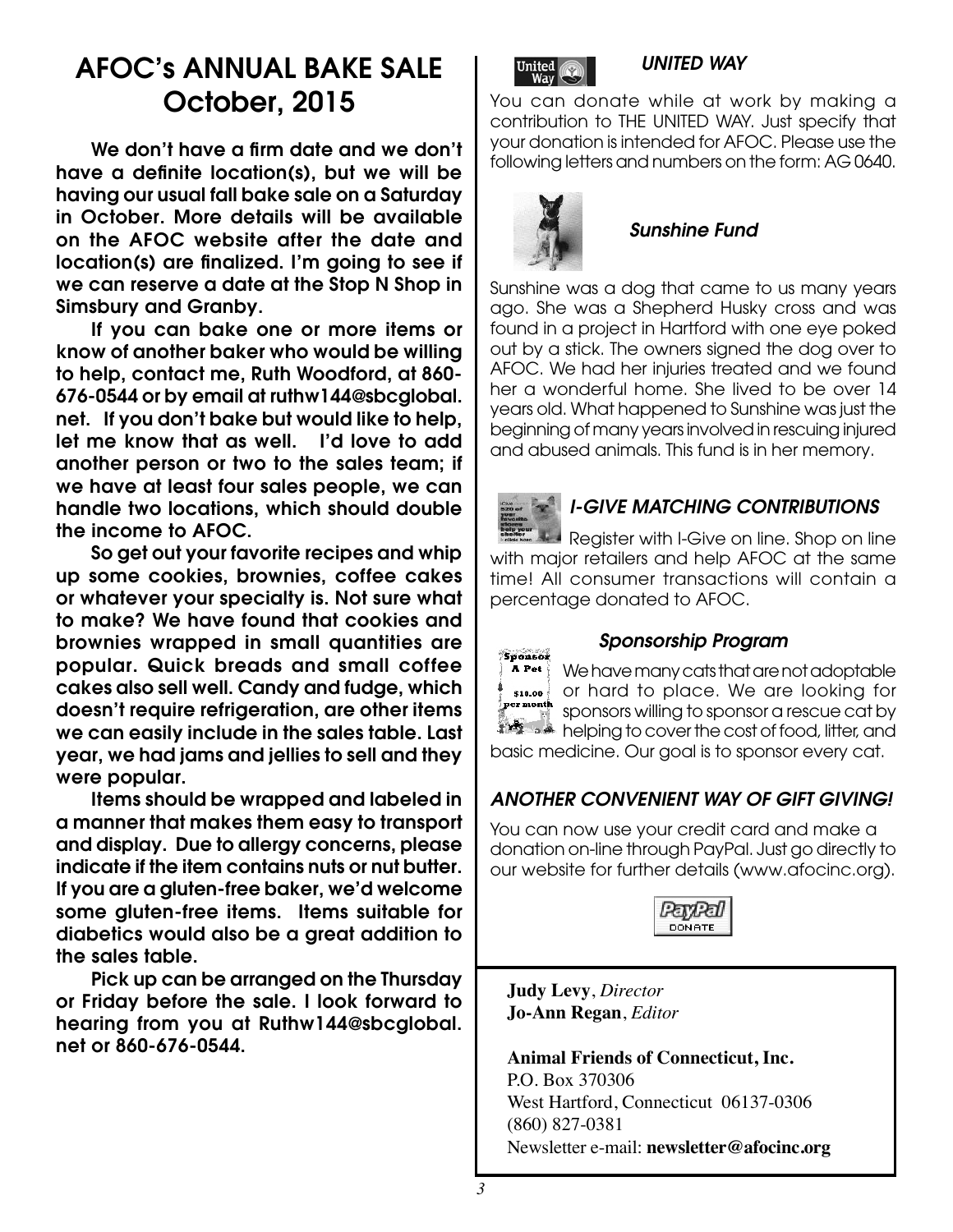## **ADOPTEE STORIES**

### **My Little Buddy**

My story starts out sad, but has a very happy ending. I adopted two cats, Buddy and Daisy, a brother and a sister from the same litter, in December 2002. Suddenly, without warning, Buddy suffered a stroke and passed away in early April 2015. Daisy immediately started to show signs of depression; her life-long companion was no longer around. So, I went looking for a kitten to be her companion. As a West Hartford resident, I was aware of Animal Friends of CT. In fact, just a few weeks earlier, my sister adopted a kitten (BoBo) through AFOC, after her cat of almost 21 years passed away.

I immediately fell in love with the photo of Matt. Matt, as he was known, spent his early months outside in Avon near the Avon Arts Center. A very nice woman was feeding him there. He received the moniker Matt due the fact that his hair was so matted down. At the Avon vet, he was given a lion's shave to get his fur under control. I didn't realize this until I went to meet him since only his face showed in the photo. I called Judy at AFOC, who didn't take much convincing that I was a dedicated pet parent. She arranged for me to meet George, an AFOC volunteer, at the Avon Vet Center. When I walked into the room with him and my mother, Matt leapt up to my shoulder from the floor and wrapped himself around my neck. George commented how that was atypical of Matt and he actually never saw a cat react that way. "That's a match made in heaven," he said. My mother told George that the reaction was more about me than the cat. Buddy reacted the same exact way 12 years earlier. Cats know when they find the right human more than humans know when they find the right cat. It was then and there that I decided Matt's new name would be Gilligan, as he was my "little Buddy." For classic TV fans, you should get the reference. Gilligan has held true to being my little buddy, embodying Buddy's habits, such as trying to go fish-

ing and lounging in the sun with his sister. Although Daisy didn't take to Gilligan right away, they are getting along better now and are able to eat their meals together. Unfortunately for Daisy, all Gilligan wants to do is play and Daisy



is past that stage of life. That does not stop Gilligan from trying, though.

In addition to finding Gilligan to be a little shaven kitty when I met him, I also found out that he had herpes. It was explained to me that herpes was common in kittens that came from mothers without proper vaccination. I was also told that a herpes breakout will only tend to occur if the cat was under stress. I knew then that Gilligan would very likely never experience an outbreak, since he will never have to endure stress in my home or want for anything. He leads quite the life, playing and eating. I can't truly say



sleeping just yet; he is a very active kitty. He and his sister have new matching luggage, as they travel almost weekly to visit their grandparents on the other side of town. My dad likes to call Gilligan "The Flash" for how fast he can run around. My mother gets annoyed at Gilligan trying to get into everything in the kitchen, but she loves him dearly and gets worn out playing with him and his myriad of toys. Days after Gilligan leaves, she is still finding toys under furniture.

Gilligan's fur has grown in nicely and he enjoys his nightly brushings. He will never be Matt again. He has the pinkest nose I have ever seen. He shows no signs of his herpes, sneezing and runny eyes. He leads a no-stress life. One trait he does not share with Buddy is friendliness. Buddy was only able to be petted or held by me. He was very possessive. Gilligan, on the other hand, will jump into anyone's lap. He has done this with my parents, my sister, my brother, my niece and nephew. He does this to play; he doesn't have to be bribed with food. He is quite loveable. He's adorable and he knows it.

So, thank you kind lady at the Avon Arts Center who took care of Gilligan through the winter and thank you, AFOC, for all you do to help cats like Gilligan find good homes like mine.

*Elaine, Daisy & Gilligan Kotler*

### **Happy for the First Time Follow-up**

When you last read about this handicapped cat in the May newsletter, she was very reluctant to be touched. Boy, have times changed. She rushes to me as soon as she hears me up in the morning. Now, all she wants is to be petted and cuddled. We're best friends now and she's with me constantly. She knows I go out once in a while, but she waits patiently until I return. Then, she's right back on my lap. I couldn't ask for a better friend. When I got her, she was so shy the only thing she wanted to do was hide in closets all the time. I never imagined that we would have evolved to this point..

Adopting her was the best chance I ever took and we are both really happy.

*Noreen*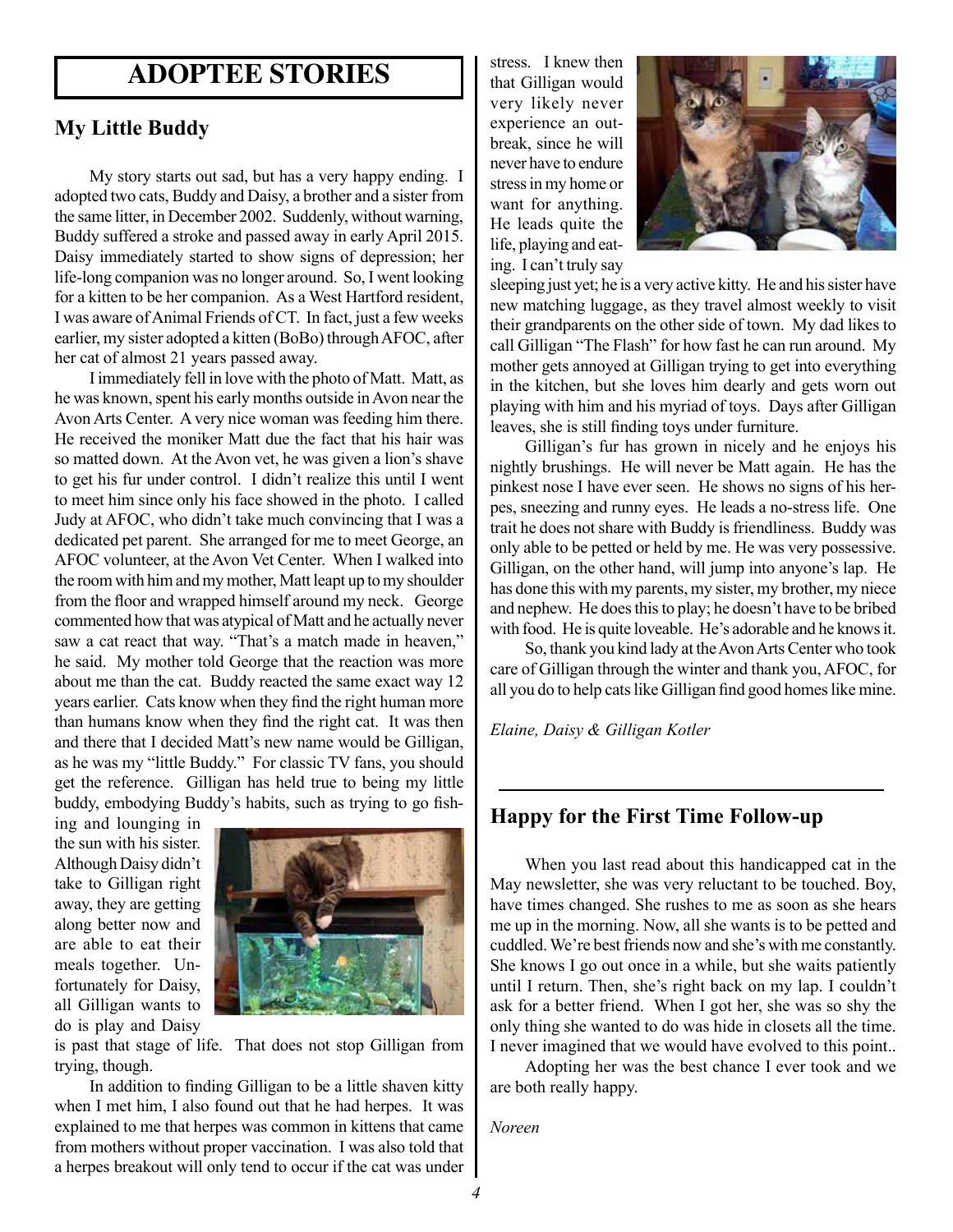In March, I had to say goodbye to my kitty of 20 years. She was a huge part of my adult life and I was fortunate to share her with my husband for the last 10 years of her life. Replacing her was not even considered at first, but the loneliness was unbearable. I started looking for a new kitty to adopt on Petfinder.com. Many kitties were cute, but nothing caught my eye until I saw Bodhi. He was an adorable little boy with a cocked face and an unusually dark striped tail. We got in touch with AFOC, Inc. and went to visit him at the shelter in New Britain on March  $21<sup>st</sup>$ , the first day of spring. It was snowing. My husband, Rob, and I were instantaneously charmed and amazed at how friendly and loving he was. Pat spoke very well of Bodhi. So, he came home with us that very same day. We renamed him from BoBo. Bobo means clown in Spanish. It's much more fitting than the enlightened follower of Buddha. He truly is an entertaining clown.

We've gone through some health issues: worms, fleas, and the Bartonella virus. A few months of antibiotics and he's now a healthy young man. He had his first birthday

July  $20<sup>th</sup>$ . We were away at the time, so my parents cat-sat BoBo and were thoroughly charmed by his antics. We've learned to get used to his moods; sometimes he's playful and sometimes he just wants to be alone. But, he's our little furry friend. We're very grateful to AFOC for taking in BoBo and caring for him until his perfect set of parents came to take him home.



#### *Leah*

My name is Floe Weinstein and I was lucky enough to adopt what many knew as, "the storm drain cat." She was rescued by an off duty Hartford police officer from a storm drain in Hartford. The kitty, only eight weeks old, was found in good condition and named Duckling, because of the quacking noises she made. I had been checking the Hartford Animal Shelter Facebook page every day for almost two weeks in search of an animal to adopt. One morning, I checked the page and came across Duckling, the cute little eight week old kitten rescued from the storm drain. I knew from the



moment I saw her picture that she would be mine. I immediately e-mailed the shelter, commented on the post and called. I called and e-mailed for two days straight, but being that she was shown on various news stations,

I knew there would be tons of interest. Finally, a volunteer from the animal shelter e-mailed me, asking if I would be able to meet at the hospital where Duckling was being treated for a minor respiratory problem. I jumped and screamed with excitement. From the moment I saw Duckling in the animal hospital, I fell in love. She was so sweet and playful that I couldn't have been more excited. I picked Duckling up the following week and she has been a joy ever since. I decided to name her Trap, which fits her spunky personality perfectly. She loves to play and jump everywhere. Trap is an absolute joy and I am so lucky to have her!

## *Tag Sale Update*

The AFOC tag sale took place the last weekend in May. We had great donations and lots of happy customers. Total monies raised and donations came to \$4147.00. Thanks you to the many wonderful donors who brought some very nice items for us to sell and many of whom travelled long distances to do so. Thank you, also, to the First Church of Christ, Simsbury, who donated their tag sale 'leftovers' and the Boy Scouts, who transported these items to our tag sale site. Thank you, also, to Paine's, who provided a dumpster at a deep discount and to Pickin' Patch, who donated flowers and was such a supportive neighbor during the sale.

The tag sale is impossible without the volunteers who donate hours and days before, during and after the sale. Thank you to Ruth Woodford, Ed Paquette, Donna Neary, Marianne Heymann, Sandra Pouliot, Nicole DeLong, Jerry Hikel, Eileen and Taylor Perry, Barbara Korzendorfer, Carmelo Aresco, Julie Blackmore, Karen Wendhiser, Lauren Fisher and Rise Cappadona.

Unfortunately, many of our past volunteers are no longer able to participate in the tag sale, for a number of reasons. In order for us to continue this event next year, we need new people to come out and help. The tag sale is a community event which raises money, of course, but also brings much needed awareness of AFOC and its mission. I am asking more of our Animal Friends to please volunteer in the future. Please email me at akoiv1@ hotmail.com or call me at 860-833-7674 for more information or to offer your services. Looking forward to hearing from you.

*Anneliis Koiv*